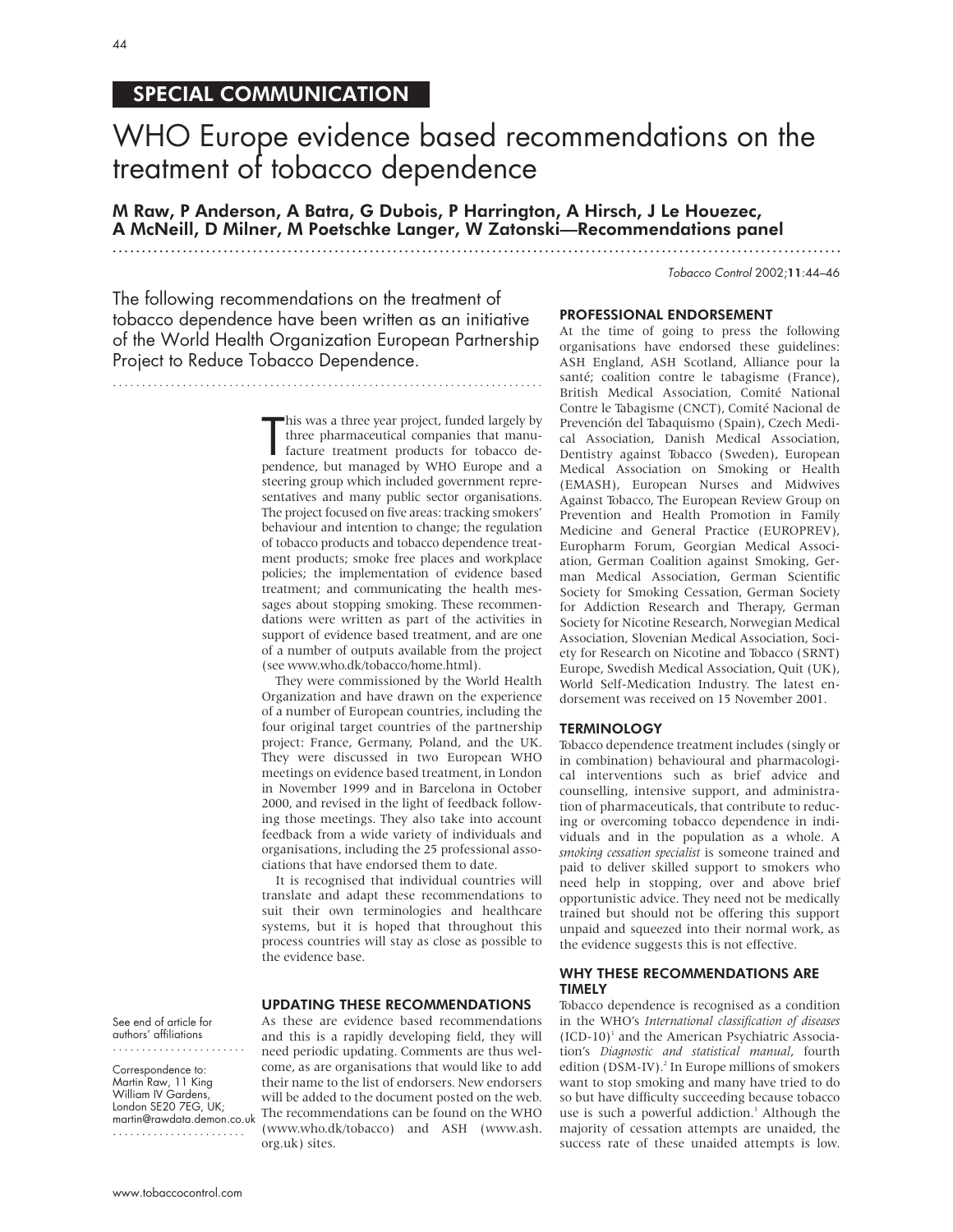Smoking is a chronically relapsing condition, and even in the general population of smokers trying to stop, the relapse rate is high. The natural population cessation rate, measured over a long period in the UK, where the tobacco control movement is long established, is only about 2% each year.<sup>3</sup>

Tobacco use is recognised as a major cause of lung cancer, cardiovascular disease, and chronic obstructive lung disease (including bronchitis and emphysema), and causes 1 200 000 deaths each year in WHO's European region (14% of all deaths). Unless more is done to help the 200 million European adult smokers stop, the result will be 2 000 000 European deaths a year by 2020.<sup>4</sup>

Support and treatment to help smokers stop is one of a range of approaches to tobacco control. It is an issue not just for individual health professionals in their work with smokers, but for the entire healthcare system. It complements other approaches (like policies to tax tobacco products, restrictions on their use and advertising, regulation of their contents and labelling, public information, and education) but addresses a specific group: those who want to stop and need help.<sup>5</sup> However, it is acknowledged that education remains crucially important in informing smokers about the dangers of smoking and motivating them to stop, and in many countries health education campaigns are conducted by the health care system. Furthermore, preventive approaches with young people, if effective, prevent disease 30–50 years in the future, whereas smoking cessation in current adult smokers brings population health gain more quickly, over  $20-30$  years. $6$ 

However, support and treatment to help smokers stop is not yet widely available. It is generally not integrated into European healthcare systems, although some countries are now making a start. Paradoxically, in contrast to the restricted availability of help for smokers in stopping (including pharmaceutical products designed to alleviate tobacco withdrawal), the tobacco products whose use causes the enormous burden of death and disease described above are extremely widely available.

# PURPOSE OF THESE RECOMMENDATIONS

These recommendations propose the core interventions that should be integrated into healthcare systems, interventions that have been shown to work by a large and consistent international body of evidence. The recommendations are deliberately brief and general, rather than comprehensive, and detail should be sought from the reviews and guidelines they draw on (see below). This is because there is such a diversity of social and healthcare systems throughout Europe, including different regulatory and pharmaceutical treatment product licensing regimes. We hope each country will use these core evidence based recommendations as a skeleton on which they will add their own country specific detail. Because the recommendations are brief, they need to be read bearing in mind the context set out in this introduction. They also cover the roles of individual health professionals working to help and treat smokers as well as the roles of the wider healthcare system. This is important as public health impact will be a result not only of individual clinical effectiveness but also of coverage – hence the importance of engaging the entire system locally, nationally and internationally.

# SCIENTIFIC BASIS AND REVIEW PROCESS

These recommendations reflect a global movement towards evidence based medicine, and reflect the fact that an increasing number of countries are adopting evidence based guidelines for the treatment of tobacco dependence. A number of authoritative reviews and guidelines have been used as the basis for these recommendations: US Department of Health and Human Services Public Health Service Clinical Practice Guideline *Treating tobacco use and dependence,* 20007 ; *Conclusions: smoking cessation methods*, National Institute of Public Health and Swedish Council on Technology Assessment in Health Care, Sweden, 1998<sup>8</sup>; Conclusions and recommendations of the con*sensus conference*, France, 19999 ; *Smoking cessation guidelines for health professionals: an update, UK, 2000<sup>10</sup>; and the Cochrane* Library systematic reviews.<sup>11</sup> These reviews and guidelines draw on hundreds of well controlled trials, and emphasise not only that treatment for tobacco dependence is effective, but also that it is extremely cost effective: *Guidance for commissioners on the cost effectiveness of smoking cessation interventions*, England, 199812; *Curbing the epidemic. Governments and the economics of tobacco control*, 1999.13

These WHO recommendations are complemented by a WHO report on the regulation of tobacco dependence treatment products, which emerged from a meeting held in Helsinki in October 1999. The Helsinki report notes the contrast between the easy availability of tobacco products and tobacco dependence treatment products, which are much harder to obtain, and urges the development of regulatory approaches which will redress this imbalance.<sup>5</sup>

The evidence supports the development of three main types of intervention for health care systems: brief opportunistic interventions delivered by health professionals in the course of their routine work; more intensive support delivered by treatment specialists, often in what have been called "smokers clinics"; and pharmacological aids, which approximately double cessation in minimal or more intensive settings. The principal aids in the last category are nicotine replacement therapy (NRT) and bupropion, which is now widely available in Europe. NRT can be found on prescription, over-the-counter, and on general sale in Europe. Bupropion is a prescription only medicine.

Although the evidence base is stronger for some health professionals than others, the involvement of health professionals in offering smokers help should be based on factors such as their access to smokers and level of training and skill, rather than professional discipline. Thus the recommendations for health professionals are relevant for all health professionals and not only those based in primary care. The essential features of individual smoking cessation advice have been described as the four As: ask (about smoking at every opportunity); advise (all smokers to stop); assist (the smoker to stop); arrange (follow up).<sup>14</sup> The updated US guideline has introduced a new A in between advise and assist: assess willingness to stop.7

It is hoped that periodically, as new evidence becomes available, as well as experience gained from the implementation of these recommendations, they will be revised and updated.

#### Recommendations

#### 1) Recommendations for brief interventions

As part of their normal clinical work, health professionals should provide brief interventions including the following essential features:

**Ask** about and record smoking status, keep record up to date

**Advise** smokers of the benefit of stopping in a personalised and appropriate manner (this may include linking the advice to their clinical condition)

**Assess** motivation to stop

**Assist** smokers in their stop attempt if possible; this might include the offer of support, recommendation to use NRT or bupropion and accurate information and advice about them, referral to a specialist cessation service if necessary

**Arrange** follow up if possible.

If help can be offered a few key points can be covered in a few minutes:

- set a stop day and stop completely on that day
- review past experience and learn from it (what helped? what hindered?)